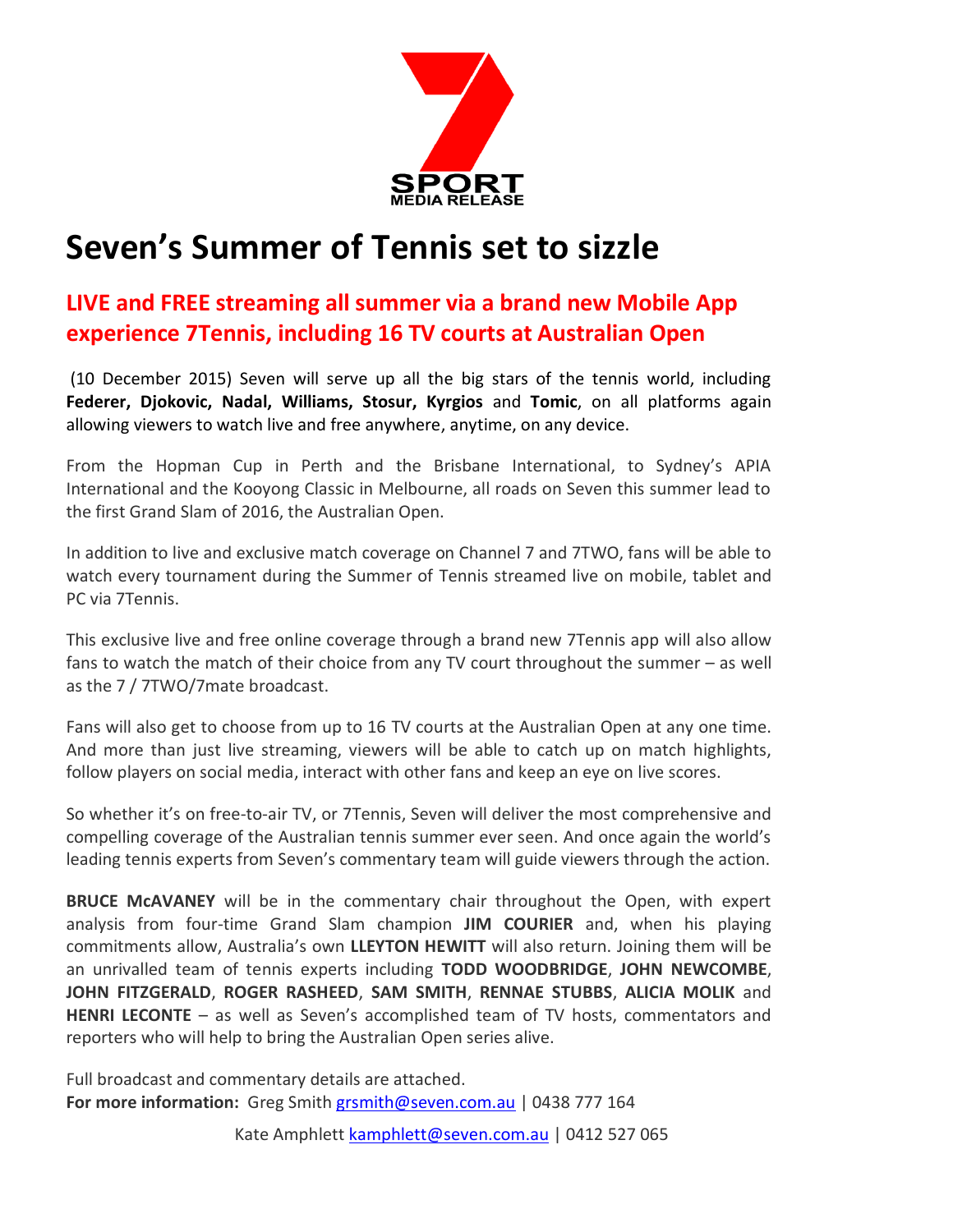# SEVEN COMMENTARY TEAM

### **BRUCE MCAVANEY**

In 2016 Bruce steps into the commentary box to lead Seven's coverage. When it comes to sports broadcasting in Australia, Bruce has no equal. Dubbed the "mastercaster", he has hosted and commentated almost every major sporting event including the AFL Grand Final, Brownlow Medal, Melbourne Cup, Australian Open tennis, Australian Masters Golf, Bledisloe Cup and Tri-Nations Rugby, as well as numerous Olympics.

### **LLEYTON HEWITT**

Two-time Grand Slam winner and 2005 Australian Open finalist Lleyton Hewitt returns to Melbourne Park to compete for the  $20<sup>th</sup>$  year, along with another stint in the Seven commentary box when playing commitments allow. Aussie tennis fans will be hoping he goes deep into the second week of the tournament, but should he bow out, viewers will again be treated to some of the most insightful and current thinking on the game today.

### **TODD WOODBRIDGE**

Todd has earned a reputation as a forthright and insightful commentator, both as the host of Seven's Wimbledon coverage and an integral member of Seven's summer of tennis for the past nine years. As a player he was best known as one half of The Woodies, alongside Mark Woodforde. Together they won every Grand Slam title as well as the Olympic Games gold medal in Atlanta in 1996. All up, they won 61 career doubles titles, making them the most successful doubles team in men's tennis history.

### **JOHN FITZGERALD**

This is John's 20th year providing expert commentary for Seven. His memories of the Australian Open stretch back to Kooyong where he won a doubles in 1982. As a player, his greatest achievements came during 11 years in the Davis Cup – including playing a major role in Australia defeating Sweden in the 1983 and 1986 finals. John also held the No.1 ranking in Australia, played in two Olympics (Seoul and Barcelona), won six ATP Tour singles titles, 30 doubles titles (including seven Grand Slam titles) and received the Order of Australia Medal in 1993.

#### **HENRI LECONTE**

After a stunning debut in the commentary box in 2010 as a special guest, Leconte has entertained audiences with his flair and energy ever since. As a player he reached two Grand Slam singles semi-finals at the French Open and [Wimbledon](http://en.wikipedia.org/wiki/Wimbledon_Championships) in 1986, and attained his career-high singles ranking of No 5. In 1988, he reached the men's singles final at the French Open. Leconte retired from the tour in 1996 with nine career singles titles and 10 doubles titles.

### **JIM COURIER**

Jim Courier's name is synonymous with the Australian Open and Melbourne Park. From his celebratory jump into the Yarra River after winning his two titles, to his always entertaining and informative expert analysis, Courier has been a popular feature of Seven's broadcast since 2005. Jim won 23 career titles in all, including two Australian Opens (1992, 1993) and two French Opens (1991, 1992). He also spent 58 weeks as the top-ranked player in the world, having first ascended there aged 21.

#### **JOHN NEWCOMBE**

The former World No. 1 is a legend of Australian tennis who had an imposing 45-14 win loss record at the Australian Open, winning the men's singles in 1973 and 1975. He also collected five Australian Open doubles titles. Since his retirement he has carved out a successful media career as a tennis commentator and analyst, most notably at Wimbledon.

#### **JOHANNA GRIGGS**

After a career as a world-class swimmer, Joh Griggs has developed an outstanding resume in TV with Seven, hosting Better Homes and Gardens as well as Seven's hit reality renovation show House Rules. Joh will again host Seven's coverage at the Australian Open tennis.

### **SAM SMITH**

Sam Smith turned an impressive career as a player into an outstanding one as a broadcaster. A former No.1 British women's player, Sam has been a member of the Eurosport, Sky Sports, BBC Radio, BBC TV and Seven tennis commentary teams. Sam came to the Australian Open for the first time as a 15 year old in 1988 to play juniors at Melbourne Park in its first year of operation – a trip she credits with inspiring her to become a tennis pro.

#### **HAMISH MCLACHLAN**

Hamish McLachlan comes from a strong sporting background with management and broadcast experience with sports including AFL, Olympics, tennis and cricket. Over the past six years Hamish has hosted Channel 7's AFL Game Day alongside some of the biggest names in the game including Leigh Matthews, Matthew Richardson and Tim Watson. Hamish has also featured in Channel 7's Melbourne Cup Carnival racing coverage and Australian Open tennis.

#### **ROGER RASHEED**

Roger has seen the best of tennis from all angles. Roger was 16 when he became the youngest player to qualify for the men's singles in his home Grand Slam, a record later broken by Lleyton Hewitt, who Roger went on to coach. Under Roger, Lleyton rose to No.2, and played in two Grand Slam finals. Roger has coached several current players on tour including Gael Monfils and Grigor Dimitrov.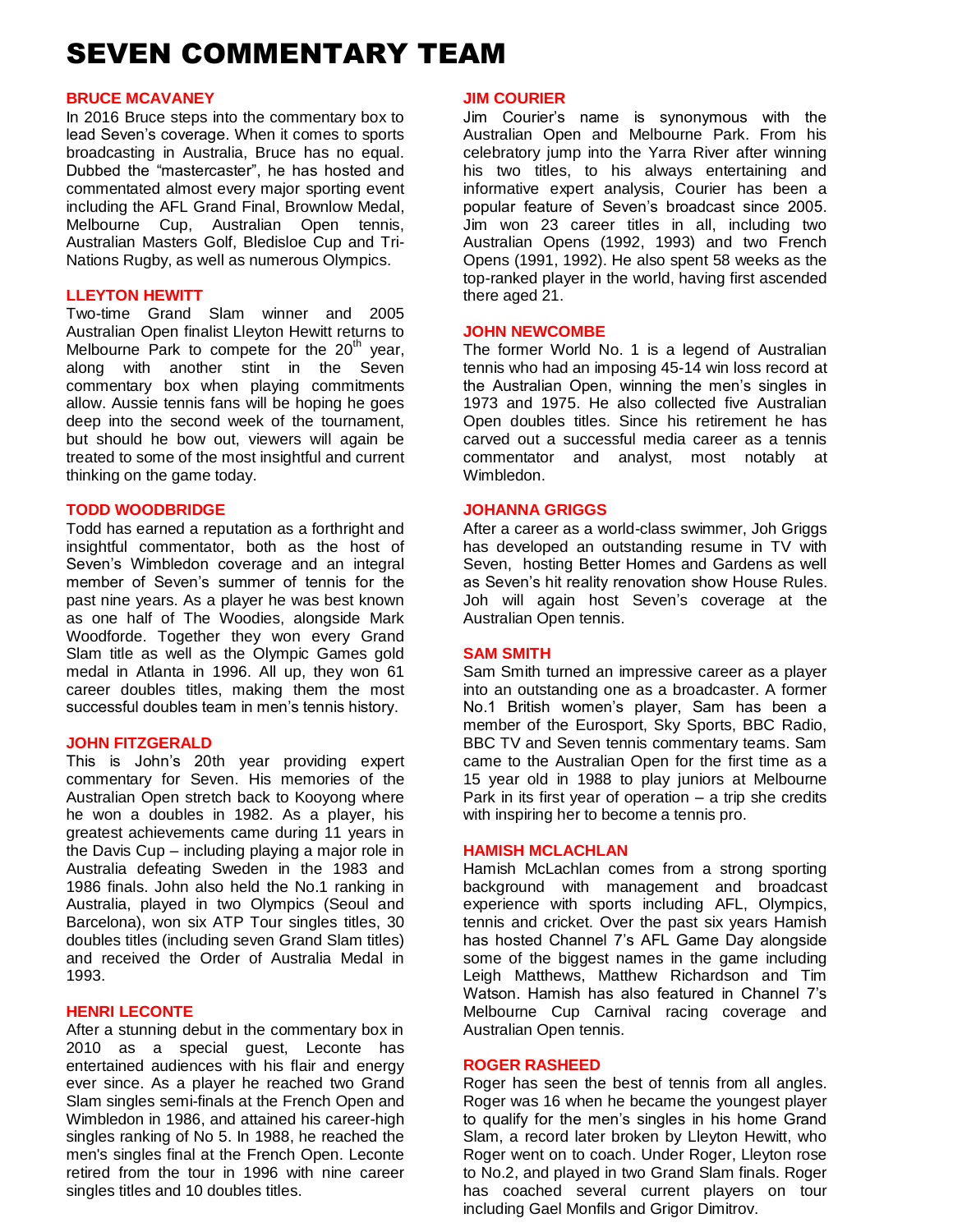#### **RENNAE STUBBS**

Rennae Stubbs won four Grand Slam doubles titles, two Grand Slam mixed doubles titles and represented Australia at three successive Olympic Games, but it's her Australian Open triumph in 2000 which she holds dearest. Rennae also recorded more double triumphs than any other Australian woman – a remarkable 60 WTA Tour titles

#### **ALICIA MOLIK**

Alicia reached a career-high singles ranking of eight after her run to the quarter finals at the 2005 Australian Open. She won two grand slam doubles finals (2005 Australian Open and 2007 French Open) and won an Olympic bronze medal at Athens in 2004. The current Fed Cup Captain, she has also enjoyed various stints on the TV commentary box and joins Seven in 2015.

#### **BASIL ZEMPILAS**

Basil Zempilas is an acclaimed TV host, reporter and commentator, having covered AFL in Perth for almost 20 years as well as calling at five Olympic Games – including, most famously, Steven Bradbury's 'Last Man Standing' Winter Olympics victory. Basil is the 7News sport presenter in Perth and has provided AFL commentary on SEN.

#### **JASON RICHARDSON**

Known for his energetic passion and knowledge for sport, and a winner of the prestigious Stawell Gift, Jason joins our tennis team for the first time this year after an outstanding debut hosting and reporting across Seven's autumn and spring carnival racing events.

#### **PETER DONEGAN**

Peter Donegan is one of Australia's most respected sports presenters and commentators. He has covered the full spectrum of sport, including five Olympic Games, two Commonwealth Games, AFL Grand Finals, the Stawell Gift and major golf and tennis tournaments at home and abroad – including Seven's coverage of the Australian Open, Australian PGA and Australian Masters golf tournaments.

#### **NEIL KEARNEY**

A champion spinner of yarns at the Olympics, Commonwealth Games, the Melbourne Cup Carnival and almost every other sporting event Australians hold dear, it's fitting Neil Kearney reports at the Grand Slam of Asia/Pacific.

#### **NATHAN TEMPLETON**

Nathan joined 7News in July 2012 as Sports Reporter and summer Sports Presenter. Nathan has reported on several AFL Grand Finals and Boxing Day Tests. The 2015 Australian Open marks his third as part of the broadcast team, and Nathan again looks forward to reporting on all the action at Melbourne Park.

#### **JIM WILSON**

Jim Wilson is the sports presenter for 7News in Sydney and Seven's afternoon national news bulletin. As a journalist Jim has covered some of the most significant sporting events of recent times such as Olympic Games, the British Open golf, South African and West Indian cricket tours, World Cup soccer, NRL State of Origin and AFL Grand Finals. Jim has been part of the Seven Sports team since 1992 in Brisbane, Melbourne and Sydney.

#### **RACHAEL FINCH**

Rachael Finch returns to Seven presenting duties at the Australian Open to capture all the fun, fashion and glamour after a stunning Melbourne Cup Carnival. The 2009 Miss Universe Australia winner brings a charming and bright presence to Seven's tennis coverage drawing on her vast presenting experiences across lifestyle and entertainment programs.

#### **GIAAN ROONEY**

Giaan Rooney joined Seven in December 2012 to take on a wide-ranging role reporting across events including the Australian Open and Spring Racing. Giaan is an Olympic gold medalist and former world record holder who retired from competitive swimming in 2006 to focus on a career in the media.

#### **GEOFF MASTERS**

Geoff Masters joined the tennis circuit in 1969 and retired in 1980, including winning the Australian Open doubles title in 1974. In all he won 26 doubles titles throughout his career including a US Open mixed and a prized Wimbledon triumph – and enjoyed singles success with three titles. He has worked as head coach at the Queensland Academy of Sport working with current player Bernard Tomic, as well as commentary for Seven.

#### **DAVE CULBERT**

Dave Culbert is a communications and media expert who has worked with the highest profile events and athletes in Australian and international sport. As a long jumper David reached Olympic and World Championship finals and twice won Commonwealth Games silver medals. Following his international career David has worked as a broadcaster at the Sydney, Athens and Beijing Olympics, along with commentary at the Australian Open where he will be in 2016.

#### **MARK GIBSON**

Mark is a seasoned and versatile TV news reporter, presenter and MC for Seven Perth who has worked across 7News, Today Tonight and sports telecasts and has covered everything from the Sydney Olympics, the Bali Bombings and international pop stars. Mark will co-host the Hopman Cup coverage for Seven in 2016.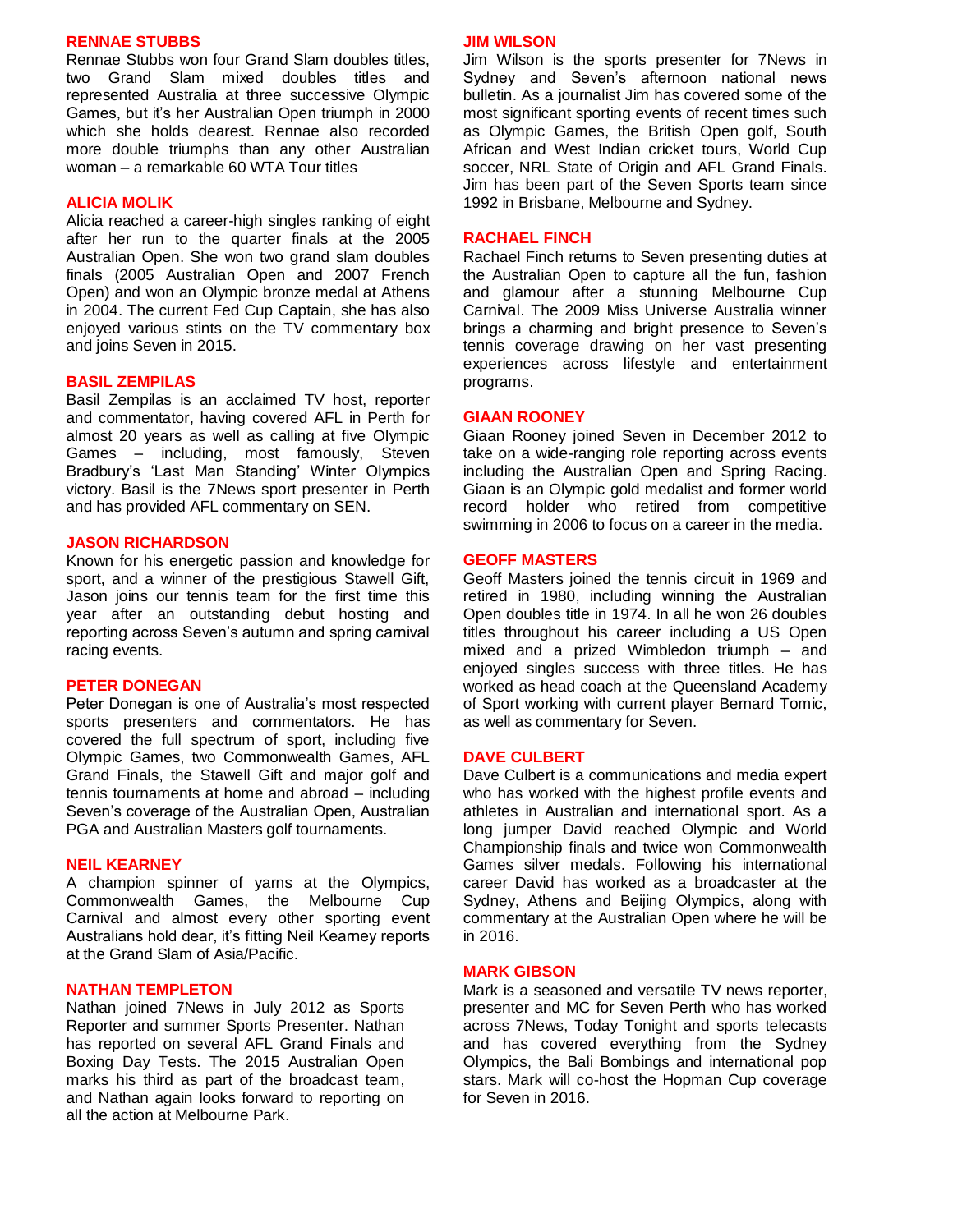# ROAD TO THE AUSTRALIAN OPEN 2016

## **HOPMAN CUP**

**WHEN:** January 3 - 9, 2016 **WHERE:** Perth Arena **HOSTS:** Basil Zempilas, Mark Gibson

Kick starting the 2016 tennis season, the Hopman Cup sees Australians **Nick Kyrgios and Daria Gavrilova** and **Lleyton Hewitt** and **Jarmila Gajdosova** representing Australia. World No. 1 **Serena Williams** (USA) and **Andy Murray** (GBR) will also be returning to the court.

### **SUN JAN 3 - DAY – AUSTRALIA GREEN V GERMANY**

Melb 1pm - 5.30pm LIVE 7mate Syd 1pm - 5.30pm LIVE 7mate Bris 12pm - 4.30pm LIVE 7mate Adel 12.30pm - 5pm LIVE 7mate Per 10am – 2.30pm LIVE 7mate

### **MON JAN 4 - DAY – UKRAINE V USA**

Melb 1pm – 5.30pm LIVE on 7TWO Syd 1pm – 5.30pm LIVE on 7TWO Bris 12pm – 4.30pm LIVE on 7TWO Ade 12.30pm – 5pm LIVE on 7TWO Per 10am – 2.30pm LIVE on 7TWO

### **TUES JAN 5 - DAY - CZECH REP V UKRAINE**

Melb 1pm – 5.30pm LIVE on 7mate Syd 1pm – 5.30pm LIVE on 7mate Bris 12pm – 4.30pm LIVE on 7mate Adel 12.30pm – 5pm LIVE on 7mate Per 10am – 2.30pm LIVE on 7mate

### **WED JAN 6 - DAY – FRANCE V GERMANY**

Melb 1pm – 5.30pm LIVE on 7mate Syd 1pm – 5.30pm LIVE on 7mate Bris 12pm – 4.30pm LIVE on 7mate Adel 12.30pm – 5pm LIVE on 7mate Per 10am – 2.30pm LIVE on 7mate

### **THURS JAN 7 - DAY – AUST GOLD V UKRAINE**

Melb 1pm – 5.30pm LIVE on 7mate Syd 1pm – 5.30pm LIVE on 7mate Bris 12pm – 4.30pm LIVE on 7mate Adel 12.30pm – 5pm LIVE on 7mate Per 10am – 2.30pm LIVE on 7mate

### **FRI JAN 8- DAY – GREAT BRITAIN V GERMANY**

Melb 1pm – 5.30pm LIVE on 7mate Syd 1pm – 5.30pm LIVE on 7mate Bris 12pm – 4.30pm LIVE on 7mate Adel 12.30pm – 5pm LIVE on 7mate Per 10am – 2.30pm LIVE on 7mate

### **SAT JAN 9- NIGHT - FINAL**

Melb 6.30pm – 12.30am LIVE on 7mate Syd 6.30pm – 12.30am LIVE on 7mate Bris 5.30pm – 11.30pm LIVE on 7mate Adel 6pm – 12am LIVE on 7mate Per 3.30pm – 9.30pm LIVE on 7mate

### **SUN JAN 3 - NIGHT – AUST GOLD V CZECH**

Melb 8.30pm – 12.30am LIVE on 7mate Syd 8.30pm – 12.30am LIVE on 7mate Bris 7.30pm – 11.30pm LIVE on 7mate Adel 8pm – 12am LIVE on 7mate Per 5.30pm – 9.30pm LIVE on 7mate

### **MON JAN 4- NIGHT - GREAT BRITAIN V FRANCE**

Melb 8.30pm – 12.30am LIVE on 7mate Syd 8.30pm – 12.30am LIVE on 7mate Bris 7.30pm – 11.30pm LIVE on 7mate Adel 8pm – 12am LIVE on 7mate Per 5.30pm – 9.30pm LIVE on 7mate

#### **TUES JAN 5 - NIGHT – AUST GOLD V USA**

Melb 8.30pm – 12.30am LIVE on 7mate Syd 8.30pm – 12.30am LIVE on 7mate Bris 7.30pm – 11.30pm LIVE on 7mate Adel 8pm – 12am LIVE on 7mate Per 5.30pm – 9.30pm LIVE on 7mate

### **WED JAN 6 - NIGHT – AUST GREEN v GREAT BRITAIN**

Melb 8.30pm – 12.30am LIVE on 7mate Syd 8.30pm – 12.30am LIVE on 7mate Bris 7.30pm – 11.30pm LIVE on 7mate Adel 8pm – 12am LIVE on 7mate Per 5.30pm – 9.30pm LIVE on 7mate

### **THURS JAN 7 - NIGHT - CZECH REP V USA**

Melb 8.30pm – 12.30am LIVE on 7mate Syd 8.30pm – 12.30am LIVE on 7mate Bris 7.30pm – 11.30pm LIVE on 7mate Adel 8pm – 12am LIVE on 7mate Per 5.30pm – 9.30pm LIVE on 7mate

### **FRI JAN 8 - NIGHT – AUST GREEN V FRANCE**

Melb 8.30pm – 12.30am LIVE on 7mate Syd 8.30pm – 12.30am LIVE on 7mate Bris 7.30pm – 11.30pm LIVE on 7mate Adel 8pm – 12am LIVE on 7mate Per 5.30pm – 9.30pm LIVE on 7mate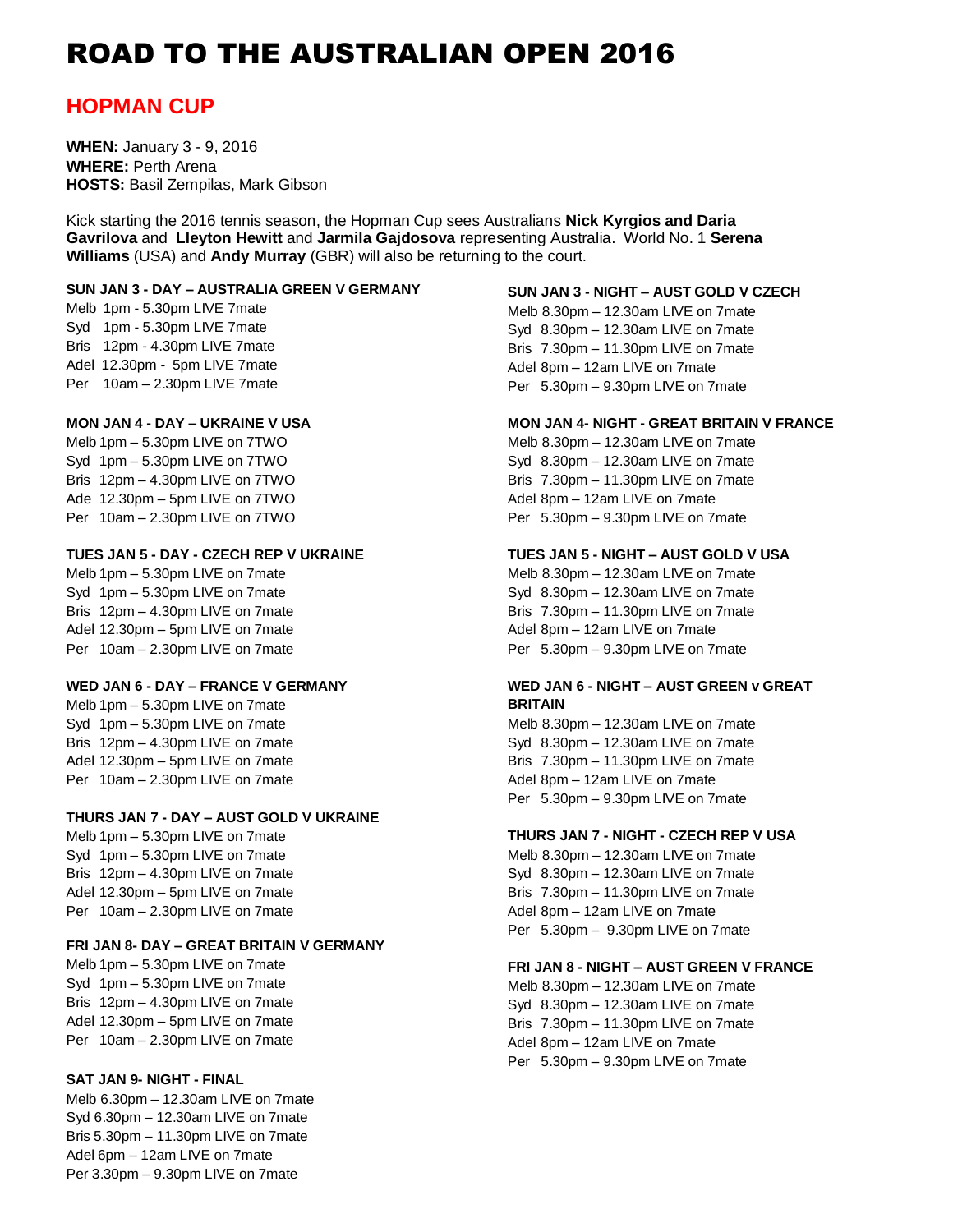# **BRISBANE INTERNATIONAL**

**WHEN:** January 3 – 10, 2016 **WHERE:** Queensland Tennis Centre, Brisbane **HOSTS:** Todd Woodbridge and Jason Richardson **COMMENTATORS:** John Fitzgerald, Rennae Stubbs, Sam Smith, Geoff Masters.

A thrilling mix of tennis legends and top rising stars, including a total of seven Grand Slam champions, will headline the Brisbane International in 2016. Names include **Roger Federer, Marin Cilic, Maria Sharapova, Sam Stosur, Victoria Azarenka, John McEnroe** and **Pat Cash.**

### **BRISBANE INTERNATIONAL DATES AND TELECAST TIMES ON 7TWO**

| Melbourne       | 2pm – 6.30pm LIVE on 7TWO  | Melbourne | 12pm - 3.30pm LIVE on 7 |
|-----------------|----------------------------|-----------|-------------------------|
| Sydney          | 2pm – 6.30pm LIVE on 7TWO  | Sydney    | 12pm - 3.30pm LIVE on 7 |
| <b>Brisbane</b> | 1pm - 5.30pm LIVE on 7TWO  | Brisbane  | 11am - 2.30pm LIVE on 7 |
| Adelaide        | 1.30pm - 6pm LIVE on 7TWO  | Adelaide  | 11.30am - 3pm LIVE on 7 |
| Perth           | 11am - 3.30pm LIVE on 7TWO | Perth     | 9am - 12.30pm LIVE on 7 |

### **MONDAY JANUARY 4 - NIGHT TUESDAY JANUARY 5 - DAY**

| Melbourne       | 8pm - 11pm LIVE on 7TWO       | Melbourne       | 12pm - 5.30pm LIVE on 7TWO |
|-----------------|-------------------------------|-----------------|----------------------------|
| Sydney          | 8pm - 11pm LIVE on 7TWO       | Sydney          | 12pm - 5.30pm LIVE on 7TWO |
| <b>Brisbane</b> | 7pm - 10pm LIVE on 7TWO       | <b>Brisbane</b> | 11am - 4.30pm LIVE on 7TWO |
| Adelaide        | 7.30pm - 10.30pm LIVE on 7TWO | Adelaide        | 11.30am - 5pm LIVE on 7TWO |
| Perth           | 5pm - 8pm LIVE on 7TWO        | Perth           | 9am – 2.30pm LIVE on 7TWO  |

| Melbourne       | 8pm - 11pm LIVE on 7TWO       | Melbourne       | 12pm - 5.30pm LIVE on 7TWO |
|-----------------|-------------------------------|-----------------|----------------------------|
| Sydney          | 8pm - 11pm LIVE on 7TWO       | Sydney          | 12pm - 5.30pm LIVE on 7TWO |
| <b>Brisbane</b> | 7pm - 10pm LIVE on 7TWO       | <b>Brisbane</b> | 11am - 4.30pm LIVE on 7TWO |
| Adelaide        | 7.30pm - 10.30pm LIVE on 7TWO | Adelaide        | 11.30am - 5pm LIVE on 7TWO |
| Perth           | 5pm – 8pm LIVE on 7TWO        | Perth           | 9am – 2.30pm LIVE on 7TWO  |

### **WEDNESDAY JANUARY 6 - NIGHT THURSDAY JANUARY 7 - DAY**

| Melbourne       | 8pm - 11pm LIVE on 7TWO       | Melbourne       | 12pm - 5.30pm LIVE on 7TWO |
|-----------------|-------------------------------|-----------------|----------------------------|
| Sydney          | 8pm - 11pm LIVE on 7TWO       | Sydney          | 12pm - 5.30pm LIVE on 7TWO |
| <b>Brisbane</b> | 7pm - 10pm LIVE on 7TWO       | <b>Brisbane</b> | 11am - 4.30pm LIVE on 7TWO |
| Adelaide        | 7.30pm - 10.30pm LIVE on 7TWO | Adelaide        | 11.30am - 5pm LIVE on 7TWO |
| Perth           | 5pm – 8pm LIVE on 7TWO        | Perth           | 9am - 2.30pm LIVE on 7TWO  |

### **THURSDAY JANUARY 7 - NIGHT FRIDAY JANUARY 8 - DAY**

| Melbourne       | 8pm - 11pm LIVE on 7TWO       | Melbourne       | 12pm - 5.30pm LIVE on 7TWO |
|-----------------|-------------------------------|-----------------|----------------------------|
| Sydney          | 8pm - 11pm LIVE on 7TWO       | Sydney          | 12pm - 5.30pm LIVE on 7TWO |
| <b>Brisbane</b> | 7pm - 10pm LIVE on 7TWO       | <b>Brisbane</b> | 11am - 4.30pm LIVE on 7TWO |
| Adelaide        | 7.30pm - 10.30pm LIVE on 7TWO | Adelaide        | 11.30am - 5pm LIVE on 7TWO |
| Perth           | 5pm - 8pm LIVE on 7TWO        | Perth           | 9am – 2.30pm LIVE on 7TWO  |

| Melbourne       | 8pm - 11pm LIVE on 7TWO       | Melbourne       | 12.30pm - 5.30pm LIVE on 7TW |
|-----------------|-------------------------------|-----------------|------------------------------|
| Sydney          | 8pm - 11pm LIVE on 7TWO       | Sydney          | 12.30pm - 5.30pm LIVE on 7TW |
| <b>Brisbane</b> | 7pm - 10pm LIVE on 7TWO       | <b>Brisbane</b> | 11am - 4.30pm LIVE on 7TWO   |
| Adelaide        | 7.30pm - 10.30pm LIVE on 7TWO | Adelaide        | 12pm - 5pm LIVE on 7TWO      |
| Perth           | 5pm - 8pm LIVE on 7TWO        | Perth           | 9.30am - 2.30pm LIVE on 7TWO |

### **SATURDAY JANUARY 9 - NIGHT SUNDAY JANUARY 10 - NIGHT**

| Melbourne       | 7.30pm - 11.30pm LIVE on 7TWO  | Melbourne       | 8pm - 11.30pm LIVE on 7TWO |
|-----------------|--------------------------------|-----------------|----------------------------|
| Sydney          | 7.30pm - 11.30pm LIVE on 7TWO  | Sydney          | 8pm - 11.30pm LIVE on 7TWO |
| <b>Brisbane</b> | 6.30pm - 10.30pm LIVE on 7TWO  | <b>Brisbane</b> | 7pm - 10.30pm LIVE on 7TWO |
| Adelaide        | 7pm - 11pm LIVE on 7TWO        | Adelaide        | 5.30pm - 10pm LIVE on 7TWO |
| Perth           | $4.30pm - 8.30pm$ LIVE on 7TWO | Perth           | 5pm – 8.30pm LIVE on 7TWO  |

#### **SUNDAY JANUARY 3 MONDAY JANUARY 4 - DAY**

| lelbourne | 12pm - 3.30pm LIVE on 7 |
|-----------|-------------------------|
| vdnev     | 12pm - 3.30pm LIVE on 7 |
| risbane   | 11am - 2.30pm LIVE on 7 |
| delaide   | 11.30am - 3pm LIVE on 7 |
| erth      | 9am - 12.30pm LIVE on 7 |
|           |                         |

| Melbourne       | 12pm - 5.30pm LIVE on 7TWO |
|-----------------|----------------------------|
| Sydney          | 12pm - 5.30pm LIVE on 7TWO |
| <b>Brisbane</b> | 11am - 4.30pm LIVE on 7TWO |
| Adelaide        | 11.30am - 5pm LIVE on 7TWO |
| Perth           | 9am - 2.30pm LIVE on 7TWO  |

### **TUESDAY JANUARY 5 – NIGHT WEDNESDAY JANUARY 6 - DAY**

| Melbourne       | 12pm - 5.30pm LIVE on 7TWO |
|-----------------|----------------------------|
| Sydney          | 12pm - 5.30pm LIVE on 7TWO |
| <b>Brisbane</b> | 11am - 4.30pm LIVE on 7TWO |
| Adelaide        | 11.30am - 5pm LIVE on 7TWO |
| Perth           | 9am - 2.30pm LIVE on 7TWO  |
|                 |                            |

| Melbourne | 12pm - 5.30pm LIVE on 7TWO |
|-----------|----------------------------|
| Svdnev    | 12pm - 5.30pm LIVE on 7TWO |
| Brisbane  | 11am - 4.30pm LIVE on 7TWO |
| Adelaide  | 11.30am - 5pm LIVE on 7TWO |
| Perth     | 9am - 2.30pm LIVE on 7TWO  |

| Melbourne       | 12pm - 5.30pm LIVE on 7TWO |
|-----------------|----------------------------|
| Sydnev          | 12pm - 5.30pm LIVE on 7TWO |
| <b>Brisbane</b> | 11am - 4.30pm LIVE on 7TWO |
| Adelaide        | 11.30am - 5pm LIVE on 7TWO |
| Perth           | 9am - 2.30pm LIVE on 7TWO  |
|                 |                            |

### **FRIDAY JANUARY 8 – NIGHT SATURDAY JANUARY 9 - DAY**

| Melbourne | 8pm - 11pm LIVE on 7TWO       | Melbourne       | 12.30pm - 5.30pm LIVE on 7TWO |
|-----------|-------------------------------|-----------------|-------------------------------|
| Sydney    | 8pm - 11pm LIVE on 7TWO       | Sydney          | 12.30pm - 5.30pm LIVE on 7TWO |
| Brisbane  | 7pm - 10pm LIVE on 7TWO       | <b>Brisbane</b> | 11am - 4.30pm LIVE on 7TWO    |
| Adelaide  | 7.30pm - 10.30pm LIVE on 7TWO | Adelaide        | 12pm - 5pm LIVE on 7TWO       |
| Perth     | 5pm - 8pm LIVE on 7TWO        | Perth           | 9.30am - 2.30pm LIVE on 7TWO  |

| Melbourne       | 8pm - 11.30pm LIVE on 7TWO |
|-----------------|----------------------------|
| Sydney          | 8pm - 11.30pm LIVE on 7TWO |
| <b>Brisbane</b> | 7pm - 10.30pm LIVE on 7TWO |
| Adelaide        | 5.30pm - 10pm LIVE on 7TWO |
| Perth           | 5pm - 8.30pm LIVE on 7TWO  |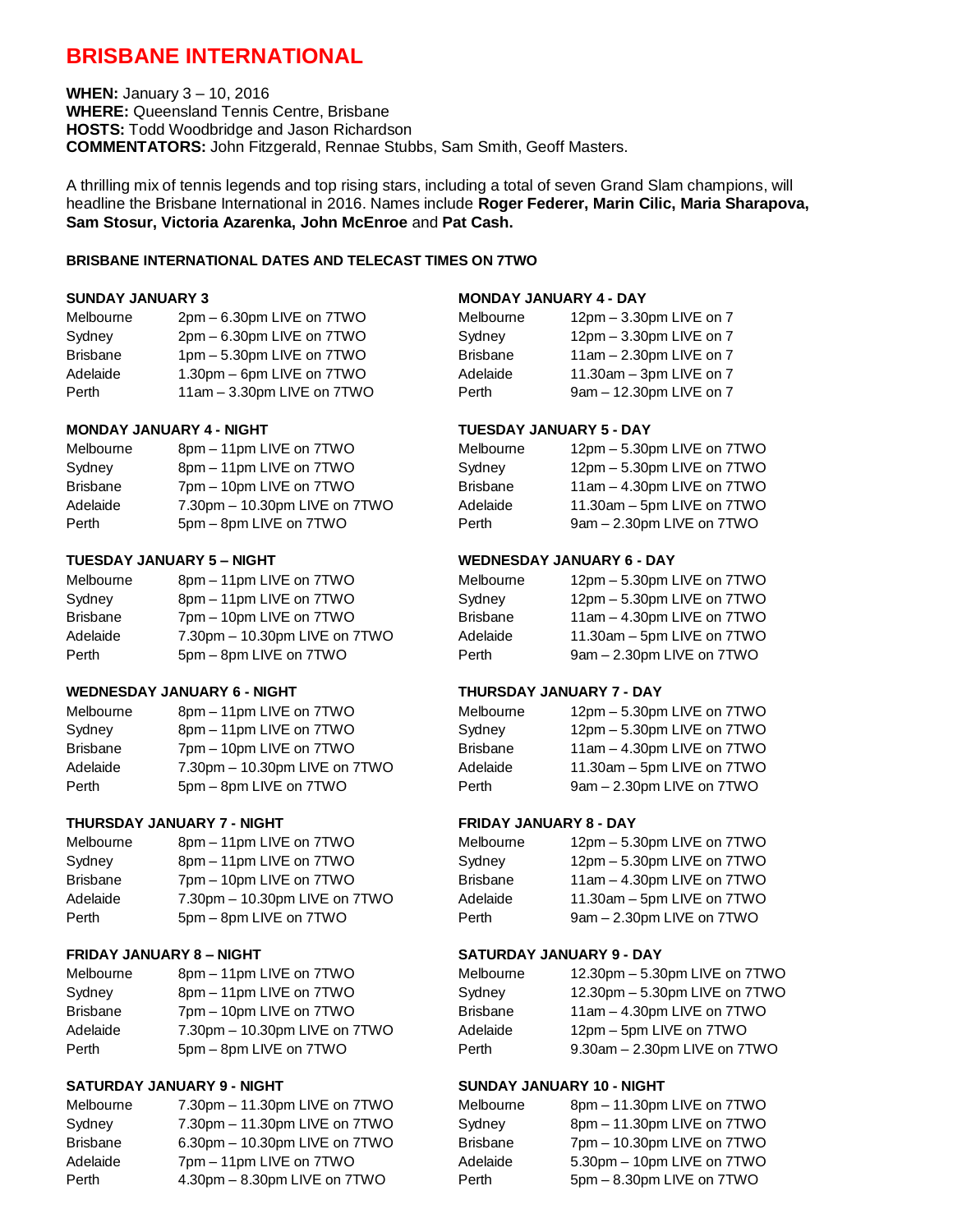# **APIA INTERNATIONAL SYDNEY**

**WHEN:** January 10 – 16, 2016 **WHERE:** Sydney Olympic Park, Sydney **HOST:** Hamish McLachlan and Todd Woodbridge **COMMENTATORS:** Todd Woodbridge, Sam Smith, John Fitzgerald, Rennae Stubbs, Geoff Masters and Peter Donegan

Australian No. 1 **Bernard Tomic** and 2014 wimbledon semifinalist **Grigor Dimitrov** headline the APIA International Sydney, along with five of the world's top 10 women. World No.2 **Simona Halep**, **Agnieszka Radwanska, Petra Kvitova, Lucie Safarova and Angelique Kerber** are just some of the big names hitting the court in Sydney.

#### **APIA International Sydney dates and telecast times on 7TWO**

#### **SUNDAY JANUARY 10 - DAY MONDAY JANUARY 11 - DAY**

| Melbourne       | $12pm - 5pm$ LIVE     | Melbourne       | $12pm - 7.30pm$ LIVE |
|-----------------|-----------------------|-----------------|----------------------|
| Sydney          | $12$ pm $-$ 5pm LIVE  | Svdnev          | $12pm - 7.30pm$ LIVE |
| <b>Brisbane</b> | $11am - 4pm LIVE$     | <b>Brisbane</b> | $11am - 6.30pm LIVE$ |
| Adelaide        | 11.30am - 4.30pm LIVE | Adelaide        | 11.30am – 7pm LIVE   |
| Perth           | 9am – 2pm LIVE        | Perth           | $9am - 4.30pm$ LIVE  |

### **TUESDAY JANUARY 12 – DAY** *[\*with Kooyong Classic*] **TUESDAY JANUARY 12 - NIGHT**

| Melbourne       | $11am - 6pm$ LIVE       | Melbourne       | $6pm - 9pm$ LIVE           |
|-----------------|-------------------------|-----------------|----------------------------|
| Sydney          | $11am - 6pm$ LIVE       | Sydnev          | $6pm - 9pm$ LIVE           |
| <b>Brisbane</b> | $10am - 5pm$ LIVE       | <b>Brisbane</b> | 5pm – 8pm LIVE             |
| Adelaide        | 10.30am $-$ 5.30pm LIVE | Adelaide        | $5.30$ pm $- 8.30$ pm LIVE |
| Perth           | 8am – 3pm LIVE          | Perth           | $3pm - 6pm$ LIVE           |

#### **WEDNESDAY JANUARY 13 – DAY** *[\*with Kooyong Classic*] **WEDNESDAY JANUARY 14 - NIGHT**

| Melbourne       | 11am – 6pm LIVE       | Melbourne       | $6$ pm $-9.30$ pm LIVE |
|-----------------|-----------------------|-----------------|------------------------|
| Svdnev          | $11am - 6dm$ LIVE     | Sydnev          | $6$ pm $-9.30$ pm LIVE |
| <b>Brisbane</b> | $10am - 5pm LIVE$     | <b>Brisbane</b> | $5$ pm $-$ 8.30pm LIVE |
| Adelaide        | 10.30am - 5.30pm LIVE | Adelaide        | $5.30$ pm $-$ 9pm LIVE |
| Perth           | 8am – 3pm LIVE        | Perth           | $3$ pm $-6.30$ pm LIVE |

### **THURSDAY JANUARY 14 - DAY** [\**with Kooyong Classic*] **THURSDAY JANUARY 14 - NIGHT**

| Melbourne       | $11am - 6pm$ LIVE       | Melbourne       | $6$ pm $-9.30$ pm LIVE |
|-----------------|-------------------------|-----------------|------------------------|
| Sydney          | $11am - 6pm$ LIVE       | Sydnev          | $6$ pm $-9.30$ pm LIVE |
| <b>Brisbane</b> | $10am - 5pm LIVE$       | <b>Brisbane</b> | $5$ pm $-$ 8.30pm LIVE |
| Adelaide        | 10.30am $-$ 5.30pm LIVE | Adelaide        | $5.30$ pm $-$ 9pm LIVE |
| Perth           | 8am – 3pm LIVE          | Perth           | $3$ pm $-6.30$ pm LIVE |

### **FRIDAY JANUARY 15 – DAY** [\**with Kooyong Classic*] **FRIDAY JANUARY 15 - NIGHT**

| 12.30pm – 5pm LIVE      | Melbourne       | $6$ pm $-$ 10.30pm LIVE |
|-------------------------|-----------------|-------------------------|
| $12.30pm - 5pm$ LIVE    | Svdnev          | $6pm - 10.30pm$ LIVE    |
| $11.30$ am $-4$ pm LIVE | <b>Brisbane</b> | $5$ pm $-9.30$ pm LIVE  |
| $12pm - 4.30pm$ LIVE    | Adelaide        | $5.30$ pm $-10$ pm LIVE |
| $9.30$ am $-$ 2pm LIVE  | Perth           | $3pm - 7.30pm$ LIVE     |
|                         |                 |                         |

#### **SATURDAY JANUARY 16**

| Melbourne       | 4pm - 10.30pm LIVE |
|-----------------|--------------------|
| Sydney          | 4pm - 10.30pm LIVE |
| <b>Brisbane</b> | 3pm - 9.30pm LIVE  |
| Adelaide        | 3.30pm - 10pm LIVE |
| Perth           | 1pm - 7.30pm LIVE  |

| <i><b>Aelbourne</b></i> | 12pm - 7.30pm LIVE |
|-------------------------|--------------------|
| svdnev                  | 12pm - 7.30pm LIVE |
| 3risbane                | 11am - 6.30pm LIVE |
| <b>delaide</b>          | 11.30am - 7pm LIVE |
| erth?                   | 9am - 4.30pm LIVE  |

| Melbourne | 6pm - 9pm LIVE       |
|-----------|----------------------|
| Sydney    | 6pm - 9pm LIVE       |
| Brisbane  | 5pm - 8pm LIVE       |
| Adelaide  | 5.30pm - 8.30pm LIVE |
| Perth     | 3pm - 6pm LIVE       |
|           |                      |

| Melbourne | $6$ pm $-9.30$ pm LIVE |
|-----------|------------------------|
| Svdnev    | 6pm - 9.30pm LIVE      |
| Brisbane  | 5pm - 8.30pm LIVE      |
| Adelaide  | 5.30pm - 9pm LIVE      |
| Perth     | 3pm - 6.30pm LIVE      |
|           |                        |

| Melbourne | $6$ pm $-9.30$ pm LIVE |
|-----------|------------------------|
| Svdnev    | 6pm - 9.30pm LIVE      |
| Brisbane  | 5pm - 8.30pm LIVE      |
| Adelaide  | 5.30pm - 9pm LIVE      |
| Perth     | 3pm - 6.30pm LIVE      |
|           |                        |

| 6pm - 10.30pm LIVE |
|--------------------|
| 6pm - 10.30pm LIVE |
| 5pm - 9.30pm LIVE  |
| 5.30pm - 10pm LIVE |
| 3pm - 7.30pm LIVE  |
|                    |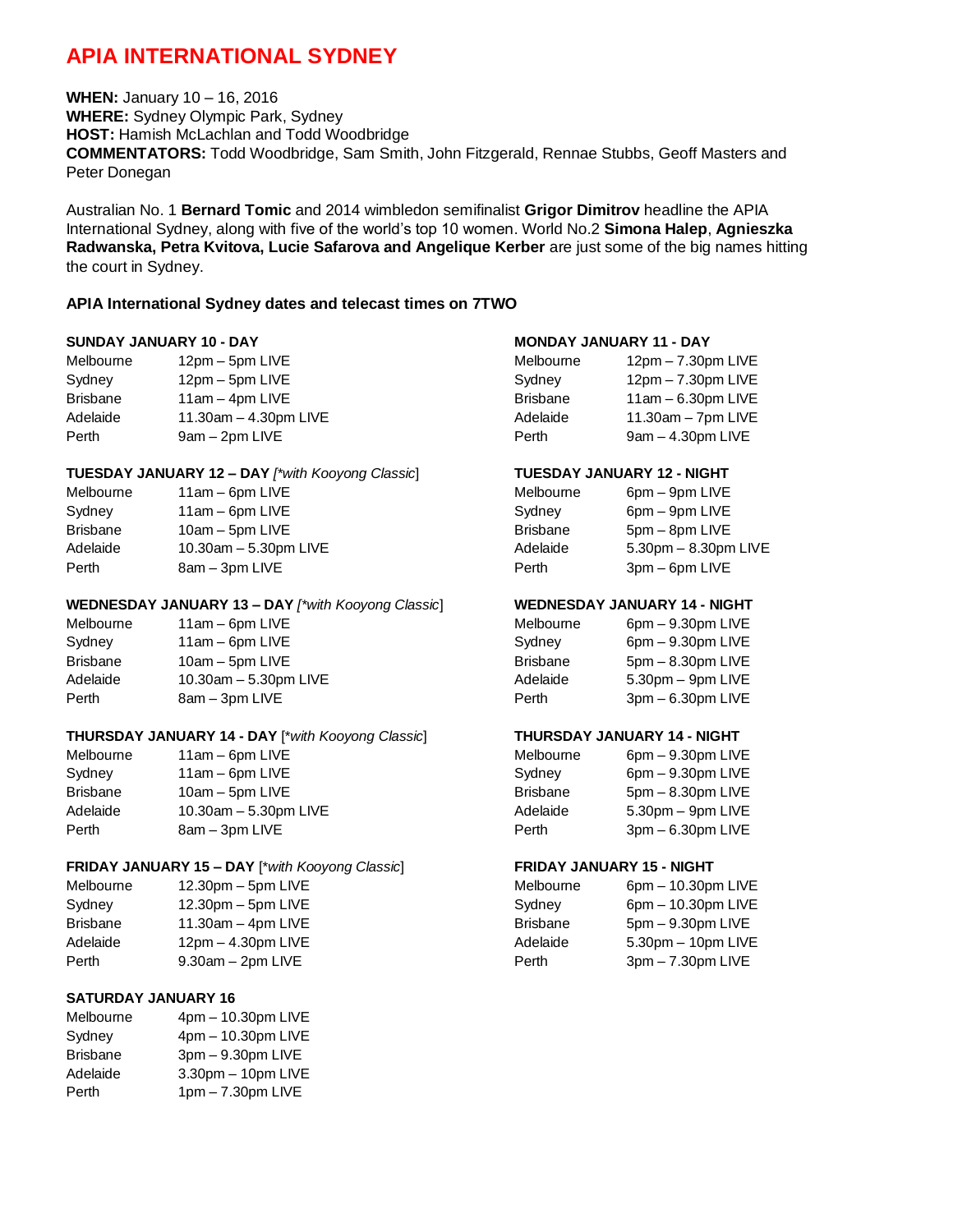# **KOOYONG CLASSIC**

**WHEN:** January 12 -15, 2016 **WHERE:** Kooyong, Melbourne HOSTS: Hamish McLachlan and Todd Woodbridge **COMMENTATORS:** Todd Woodbridge, John Fitzgerald, Geoff Masters and Peter Donegan.

**Nick Kyrgios** is set to be the favourite in an all-new 12 player draw at the Kooyong Classic, and will joined by **Marcos Baghdatis, Gilles Simon** and **Richard Gasquet.**

#### **Kooyong Classic dates and telecast times on 7TWO**

#### **TUESDAY JANUARY 12 - DAY** [\**with Apia International*]

| Melbourne       | $11am - 6pm$ LIVE     |
|-----------------|-----------------------|
| Sydney          | 11am - 6pm LIVE       |
| <b>Brisbane</b> | $10am - 5pm$ LIVE     |
| Adelaide        | 10.30am - 5.30pm LIVE |
| Perth           | 8am - 3pm LIVE        |

#### **WEDNESDAY JANUARY 13 - DAY** [\**with Apia International*]

| Melbourne       | $11am - 6pm$ LIVE     |
|-----------------|-----------------------|
| Sydney          | $11am - 6pm$ LIVE     |
| <b>Brisbane</b> | $10am - 5pm$ LIVE     |
| Adelaide        | 10.30am - 5.30pm LIVE |
| Perth           | 8am - 3pm LIVE        |
|                 |                       |

#### **THURSDAY JANUARY 14 - DAY** [\**with Apia International*]

| Melbourne       | $11am - 6pm$ LIVE     |
|-----------------|-----------------------|
| Sydney          | 11am - 6pm LIVE       |
| <b>Brisbane</b> | $10am - 5pm$ LIVE     |
| Adelaide        | 10.30am - 5.30pm LIVE |
| Perth           | 8am - 3pm LIVE        |

#### **FRIDAY JANUARY 15 - DAY** [\**with Apia International*]

| Melbourne       | $12.30$ pm $-5$ pm LIVE |
|-----------------|-------------------------|
| Sydney          | $12.30$ pm $-$ 5pm LIVE |
| <b>Brisbane</b> | 11.30am $-$ 4pm LIVE    |
| Adelaide        | 12pm - 4.30pm LIVE      |
| Perth           | 9.30am - 2pm LIVE       |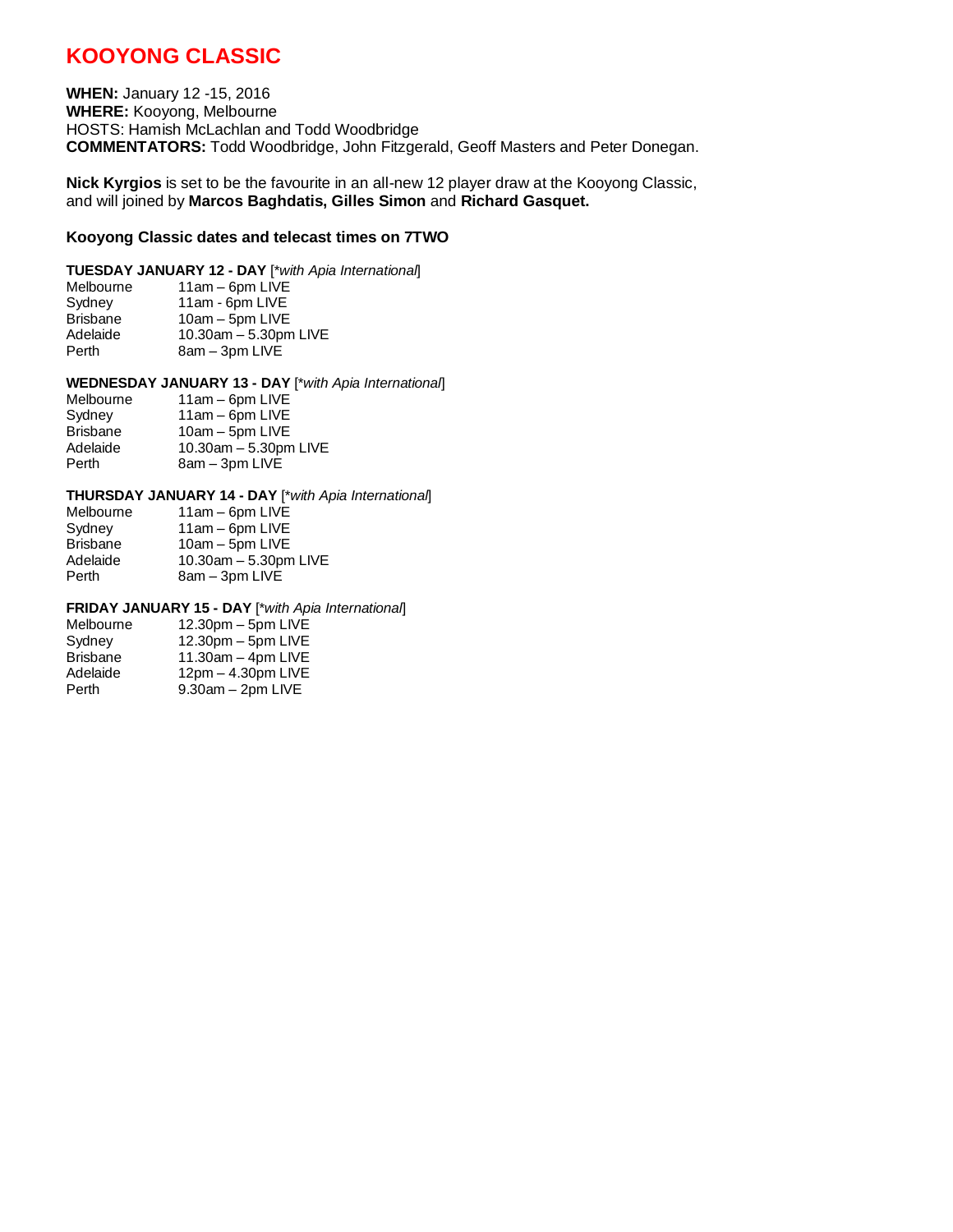## **AUSTRALIAN OPEN 2016**

**WHEN:** January 18 – 31, 2016 **WHERE:** Melbourne Park **HOSTS:** Joh Griggs, Todd Woodbridge, Hamish McLachlan, Jim Wilson, Basil Zempilas, Peter Donegan, Jason Richardson and Dave Culbert **COMMENTATORS:** Bruce McAvaney, Jim Courier, Lleyton Hewitt, Todd Woodbridge, John Newcombe, Sam Smith, John Fitzgerald, Alicia Molik, Rennae Stubbs, Henri Leconte, Peter Donegan, Roger Rasheed, Geoff Masters, Dave Culbert **REPORTERS:** Rachael Finch, Giaan Rooney, Neil Kearney, Nathan Templeton.

### **Australian Open dates and telecast times on Channel 7 | 7TWO | 7mate**

#### **MONDAY 18 JANUARY**

#### **Australian Open Preview Show**

| Melbourne       | 10am - 11am LIVE on 7      |
|-----------------|----------------------------|
| Sydney          | 10am - 11am LIVE on 7      |
| <b>Brisbane</b> | 9am - 10am LIVE on 7TWO    |
| Adelaide        | 9.30am - 10.30am LIVE on 7 |
| Perth           | 7am - 8am LIVE on 7TWO     |
|                 |                            |

| Melbourne       | 11am – 6pm LIVE on 7   7TWO   | Melbourne       | 7pm - 12.30am LIVE on 7    |
|-----------------|-------------------------------|-----------------|----------------------------|
| Sydney          | 11am - 6pm LIVE on 7   7TWO   | Sydney          | 7pm - 12.30am LIVE on 7    |
| <b>Brisbane</b> | 10am - 6pm LIVE on 7   7TWO   | <b>Brisbane</b> | 7pm - 11.30pm LIVE on 7    |
| Adelaide        | 10.30am - 6pm LIVE on 7  7TWO | Adelaide        | 7pm - 12am LIVE on 7       |
| Perth           | 8am - 6pm LIVE on 7   7TWO    | Perth           | 7pm - 9.30pm LIVE on 7     |
| Melbourne       | 6pm - 7pm LIVE on 7mate       | Melbourne       | 6pm - 11pm LIVE on 7TWO    |
| Sydney          | 6pm - 7pm LIVE on 7mate       | Sydney          | 6pm - 11pm LIVE on 7TWO    |
| <b>Brisbane</b> | 6pm - 7pm LIVE on 7mate       | <b>Brisbane</b> | 6pm - 10pm LIVE on 7TWO    |
| Adelaide        | 6pm - 7pm LIVE on 7mate       | Adelaide        | 6pm - 10.30pm LIVE on 7TWO |
| Perth           | 6pm - 7pm LIVE on 7mate       | Perth           | 6pm - 8pm LIVE on 7TWO     |

### **TUESDAY 19 JANUARY**

| Melbourne       | 9am – 10.30am LIVE on 7                 | Melbourne       | 10.30am - 11am LIVE on 7/7TWO   |
|-----------------|-----------------------------------------|-----------------|---------------------------------|
| Sydney          | 9am – 10.30am LIVE on 7                 | Sydney          | 10.30am – 11am LIVE on 7 7TWO   |
| <b>Brisbane</b> | 8am -9am LIVE 7TWO, 9am - 9.30am LIVE 7 | <b>Brisbane</b> | 9.30am – 10am LIVE on 7l7TWO    |
| Adelaide        | 8.30am -9am LIVE 7TWO, 9am-10am LIVE 7  | Adelaide        | 10am – 10.30am LIVE on 7 7TWO   |
| Perth           | 6am – 7.30am LIVE on 7mate              | Perth           | 7.30am – 8am LIVE on 7matel7TWO |

| Melbourne       | 11am – 6pm LIVE on 7   7TWO                                      | Melbourne       | 7pm - 12.30am LIVE on 7    |
|-----------------|------------------------------------------------------------------|-----------------|----------------------------|
| Sydney          | 11am - 6pm LIVE on 7   7TWO                                      | Sydney          | 7pm - 12.30am LIVE on 7    |
| <b>Brisbane</b> | 10am - 6pm LIVE on 7   7TWO                                      | <b>Brisbane</b> | 7pm - 11.30pm LIVE on 7    |
| Adelaide        | 10.30am $-$ 6pm LIVE on 7   7TWO                                 | Adelaide        | 7pm - 12am LIVE on 7       |
| Perth           | 8am - 9am LIVE 7mate, 9am - 6pm LIVE 7<br>8am - 6pm LIVE on 7TWO | Perth           | 7pm - 9.30pm LIVE on 7     |
| Melbourne       | 6pm - 7pm LIVE on 7mate                                          | Melbourne       | 6pm - 11pm LIVE on 7TWO    |
| Sydney          | 6pm - 7pm LIVE on 7mate                                          | Sydney          | 6pm - 11pm LIVE on 7TWO    |
| <b>Brisbane</b> | 6pm - 7pm LIVE on 7mate                                          | <b>Brisbane</b> | 6pm - 10pm LIVE on 7TWO    |
| Adelaide        | 6pm - 7pm LIVE on 7mate                                          | Adelaide        | 6pm - 10.30pm LIVE on 7TWO |
| Perth           | 6pm - 7pm LIVE on 7mate                                          | Perth           | 6pm - 8pm LIVE on 7TWO     |

#### **Australian Open – Day 1 Australian Open – Night 1**

#### **Australian Open – Highlights Australian Open Preview Show Australian Open Preview Show**

| Melbourne       | 10.30am - 11am LIVE on 7 7TWO   |
|-----------------|---------------------------------|
| Sydney          | 10.30am - 11am LIVE on 7 7TWO   |
| <b>Brisbane</b> | 9.30am - 10am LIVE on 7 7TWO    |
| Adelaide        | 10am - 10.30am LIVE on 7 7TWO   |
| Perth           | 7.30am - 8am LIVE on 7mate 7TWO |

#### **Australian Open – Day 2 Australian Open – Night 2**

| ∕lelbourne | 7pm – 12.30am LIVE on 7    |
|------------|----------------------------|
| 3vdnev     | 7pm - 12.30am LIVE on 7    |
| 3risbane   | 7pm - 11.30pm LIVE on 7    |
| Adelaide   | 7pm - 12am LIVE on 7       |
| Perth      | 7pm - 9.30pm LIVE on 7     |
| ∕lelbourne | 6pm - 11pm LIVE on 7TWO    |
| 3vdnev     | 6pm - 11pm LIVE on 7TWO    |
| 3risbane   | 6pm - 10pm LIVE on 7TWO    |
| Adelaide   | 6pm - 10.30pm LIVE on 7TWO |
| Perth      | 6pm - 8pm LIVE on 7TWO     |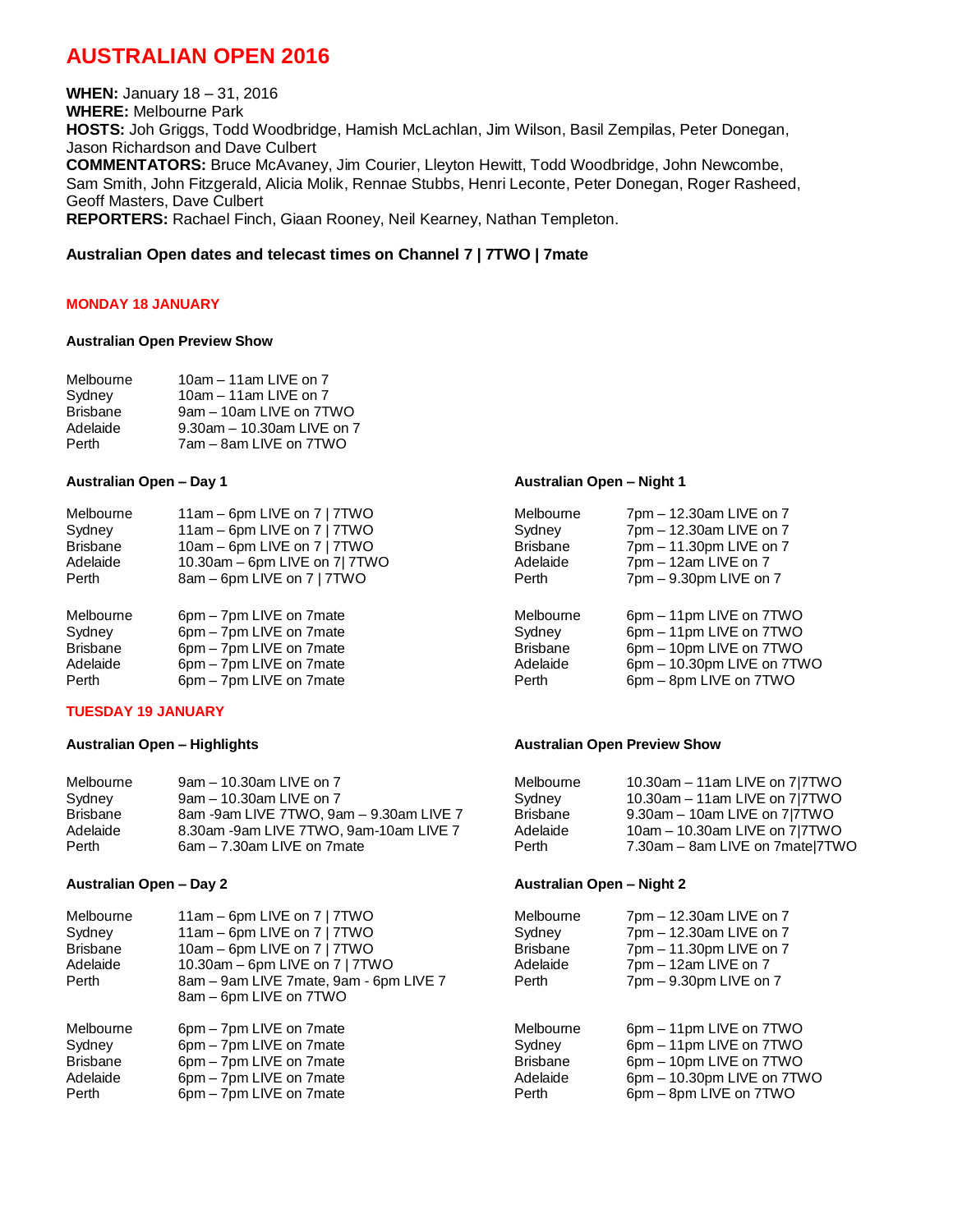### **Australian Open – Highlights Australian Open Preview Show**

| Melbourne       | 9am – 10.30am LIVE on 7                | Melbourne       | 10.30am $-$ 11am LIVE on 7   7TWO   |
|-----------------|----------------------------------------|-----------------|-------------------------------------|
| Sydney          | 9am – 10.30am LIVE on 7                | Sydney          | 10.30am $-$ 11am LIVE on 7   7TWO   |
| <b>Brisbane</b> | 8am -9am LIVE 7TWO, 9am-9.30am LIVE 7  | <b>Brisbane</b> | $9.30$ am $-10$ am LIVE on 7   7TWO |
| Adelaide        | 8.30am -9am LIVE 7TWO, 9am–10am LIVE 7 | Adelaide        | 10am – 10.30am LIVE on 7   7TWO     |
| Perth           | 6am – 7.30am LIVE on 7mate             | Perth           | 7.30am – 8am LIVE on 7mate   7TWO   |

#### **Australian Open – Day 3 Australian Open – Night 3**

| Melbourne       | 11am – 6pm LIVE on 7   7TWO            | Melbourne       | 7pm - 12.30am LIVE on 7    |
|-----------------|----------------------------------------|-----------------|----------------------------|
| Sydney          | 11am – 6pm LIVE on 7   7TWO            | Sydney          | 7pm - 12.30am LIVE on 7    |
| <b>Brisbane</b> | 10am - 6pm LIVE on 7   7TWO            | <b>Brisbane</b> | 7pm - 11.30pm LIVE on 7    |
| Adelaide        | 10.30am $-$ 6pm LIVE on 7   7TWO       | Adelaide        | 7pm - 12am LIVE on 7       |
| Perth           | 8am - 9am LIVE 7mate, 9am - 6pm LIVE 7 | Perth           | 7pm - 9.30pm LIVE on 7     |
|                 | 8am - 6pm LIVE on 7TWO                 |                 |                            |
| Melbourne       | 6pm - 7pm LIVE on 7mate                | Melbourne       | 6pm - 11pm LIVE on 7TWO    |
| Sydney          | 6pm - 7pm LIVE on 7mate                | Sydney          | 6pm - 11pm LIVE on 7TWO    |
| <b>Brisbane</b> | 6pm - 7pm LIVE on 7mate                | <b>Brisbane</b> | 6pm - 10pm LIVE on 7TWO    |
| Adelaide        | 6pm - 7pm LIVE on 7mate                | Adelaide        | 6pm - 10.30pm LIVE on 7TWO |
|                 |                                        |                 |                            |

#### **THURSDAY 21 JANUARY**

| Melbourne       | 9am – 10.30am on 7              | Melbourne       | 10.30am - 11am LIVE on 717TWO |
|-----------------|---------------------------------|-----------------|-------------------------------|
| Sydney          | 9am – 10.30am on 7              | Sydnev          | 10.30am – 11am LIVE on 717TWO |
| <b>Brisbane</b> | 8am -9am 7TWO, 9am-9.30am on 7  | <b>Brisbane</b> | 9.30am – 10am LIVE on 7 7TWO  |
| Adelaide        | 8.30am -9am 7TWO, 9am-10am on 7 | Adelaide        | 10am – 10.30am LIVE on 7 7TWO |
| Perth           | $6am - 7.30am$ on 7 mate        | Perth           | 7.30am – 8am LIVE on 7mate    |

#### Australian Open – Day 4 **Australian Open – Night 4**

| Melbourne       | 11am – 6pm LIVE on 7   7TWO              | Melbourne       | 7pm – 12.30am LIVE on 7    |
|-----------------|------------------------------------------|-----------------|----------------------------|
| Sydney          | 11am – 6pm LIVE on 7   7TWO              | Sydney          | 7pm - 12.30am LIVE on 7    |
| <b>Brisbane</b> | 10am - 6pm LIVE on 7   7TWO              | <b>Brisbane</b> | 7pm - 11.30pm LIVE on 7    |
| Adelaide        | 10.30am - 6pm LIVE on 7   7TWO           | Adelaide        | 7pm – 12am LIVE on 7       |
| Perth           | 8am - 9am LIVE on 7mate, 9am -6pm LIVE 7 | Perth           | 7pm – 9.30pm LIVE on 7     |
|                 | 8am – 6pm LIVE on 7TWO                   |                 |                            |
| Melbourne       | 6pm – 7pm LIVE on 7mate                  | Melbourne       | 6pm - 11pm LIVE on 7TWO    |
| Sydney          | 6pm - 7pm LIVE on 7mate                  | Sydney          | 6pm - 11pm LIVE on 7TWO    |
| <b>Brisbane</b> | 6pm – 7pm LIVE on 7mate                  | <b>Brisbane</b> | 6pm - 10pm LIVE on 7TWO    |
| Adelaide        | 6pm - 7pm LIVE on 7mate                  | Adelaide        | 6pm - 10.30pm LIVE on 7TWO |
| Perth           | 6pm – 7pm LIVE on 7mate                  | Perth           | 6pm – 8pm LIVE on 7TWO     |

#### **FRIDAY 22 JANUARY**

| Melbourne       | 9am – 10.30am on 7                    | Melbourne       | 10.30am - 11am LIVE on 7 7TWO   |
|-----------------|---------------------------------------|-----------------|---------------------------------|
| Sydney          | 9am – 10.30am LIVE on 7               | Sydney          | 10.30am – 11am LIVE on 7 7TWO   |
| <b>Brisbane</b> | 8am -9am LIVE 7TWO, 9am-9.30am LIVE 7 | <b>Brisbane</b> | $9.30$ am – 10am LIVE on 7 7TWO |
| Adelaide        | 8.30am -9am 7TWO, 9am-10am on 7       | Adelaide        | 10am – 10.30am LIVE on 7 7TWO   |
| Perth           | $6$ am $-7.30$ am on 7 mate           | Perth           | 7.30am – 8am LIVE on 7mate      |

| Melbourne       | 10.30am - 11am LIVE on 7   7TWO   |
|-----------------|-----------------------------------|
| Sydney          | 10.30am - 11am LIVE on 7   7TWO   |
| <b>Brisbane</b> | 9.30am - 10am LIVE on 7   7TWO    |
| Adelaide        | 10am - 10.30am LIVE on 7   7TWO   |
| Perth           | 7.30am - 8am LIVE on 7mate   7TWO |

| Melbourne<br>Sydney<br><b>Brisbane</b><br>Adelaide<br>Perth | 11am – 6pm LIVE on 7   7TWO<br>11am - 6pm LIVE on 7   7TWO<br>10am - 6pm LIVE on 7   7TWO<br>10.30am - 6pm LIVE on 7   7TWO<br>8am - 9am LIVE 7mate, 9am - 6pm LIVE 7<br>8am - 6pm LIVE on 7TWO | Melbourne<br>Sydney<br><b>Brisbane</b><br>Adelaide<br>Perth | 7pm - 12.30am LIVE on 7<br>7pm - 12.30am LIVE on 7<br>7pm - 11.30pm LIVE on 7<br>7pm - 12am LIVE on 7<br>7pm - 9.30pm LIVE on 7 |
|-------------------------------------------------------------|-------------------------------------------------------------------------------------------------------------------------------------------------------------------------------------------------|-------------------------------------------------------------|---------------------------------------------------------------------------------------------------------------------------------|
| Melbourne                                                   | 6pm - 7pm LIVE on 7mate                                                                                                                                                                         | Melbourne                                                   | 6pm - 11pm LIVE on 7TWO                                                                                                         |
| Sydney                                                      | 6pm - 7pm LIVE on 7mate                                                                                                                                                                         | Sydney                                                      | 6pm - 11pm LIVE on 7TWO                                                                                                         |
| <b>Brisbane</b>                                             | 6pm - 7pm LIVE on 7mate                                                                                                                                                                         | <b>Brisbane</b>                                             | 6pm - 10pm LIVE on 7TWO                                                                                                         |
| Adelaide                                                    | 6pm - 7pm LIVE on 7mate                                                                                                                                                                         | Adelaide                                                    | 6pm - 10.30pm LIVE on 7TWC                                                                                                      |
| Perth                                                       | 6pm - 7pm LIVE on 7mate                                                                                                                                                                         | Perth                                                       | 6pm - 8pm LIVE on 7TWO                                                                                                          |

#### Australian Open – Highlights **Australian Open Preview Show Australian Open Preview Show**

| Melbourne       | 10.30am - 11am LIVE on 7 7TWO |
|-----------------|-------------------------------|
| Sydney          | 10.30am - 11am LIVE on 7 7TWO |
| <b>Brisbane</b> | 9.30am - 10am LIVE on 7 7TWO  |
| Adelaide        | 10am - 10.30am LIVE on 7 7TWO |
| Perth           | 7.30am - 8am LIVE on 7mate    |
|                 |                               |

| vielpourne | $\gamma$ pm – 12.30am LIVE on $\gamma$ |
|------------|----------------------------------------|
| Svdnev     | 7pm - 12.30am LIVE on 7                |
| 3risbane   | 7pm - 11.30pm LIVE on 7                |
| Adelaide   | 7pm - 12am LIVE on 7                   |
| Perth      | 7pm - 9.30pm LIVE on 7                 |
|            |                                        |
| Melbourne  | 6pm - 11pm LIVE on 7TWC                |
| Sydney     | 6pm - 11pm LIVE on 7TWC                |
| 3risbane   | 6pm - 10pm LIVE on 7TWC                |
| ahielah 4  | $Rnm = 10.30nm$   $N/F$ on $7T$        |

#### Australian Open – Highlights **Australian Open Preview Show**

| Melbourne       | 10.30am - 11am LIVE on 7 7TWO |
|-----------------|-------------------------------|
| Sydney          | 10.30am - 11am LIVE on 7 7TWO |
| <b>Brisbane</b> | 9.30am - 10am LIVE on 7 7TWO  |
| Adelaide        | 10am - 10.30am LIVE on 7 7TWO |
| Perth           | 7.30am - 8am LIVE on 7mate    |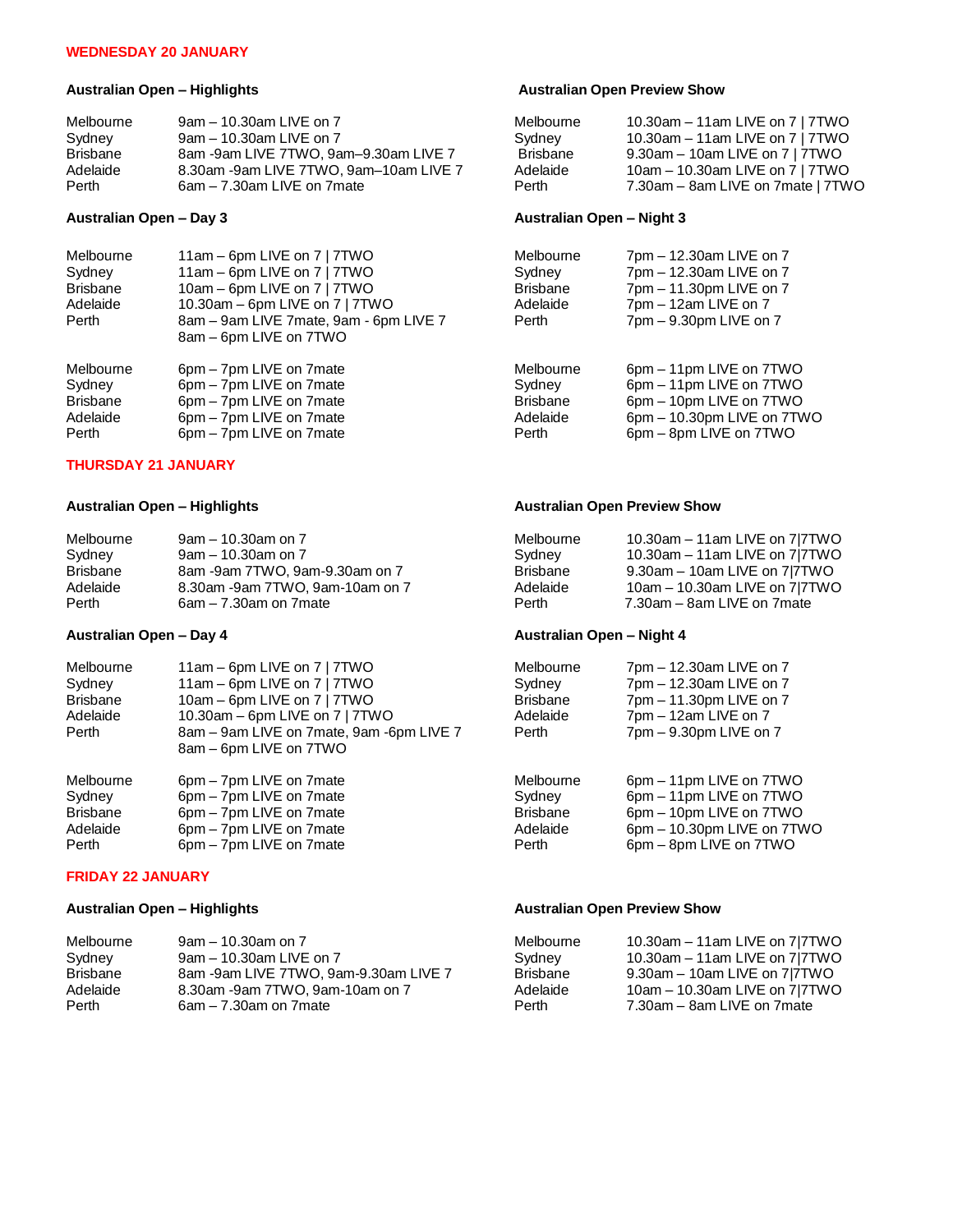#### **Australian Open – Day 5 Australian Open – Night 5**

| Melbourne       | 11am – 6pm LIVE on 7   7TWO                  | Melbourne       | 7pm - 12.30am LIVE on 7    |
|-----------------|----------------------------------------------|-----------------|----------------------------|
| Sydney          | 11am – 6pm LIVE on 7   7TWO                  | Sydney          | 7pm - 12.30am LIVE on 7    |
| <b>Brisbane</b> | 10am - 6pm LIVE on 7   7TWO                  | <b>Brisbane</b> | 7pm - 11.30pm LIVE on 7    |
| Adelaide        | 10.30am $-$ 6pm LIVE on 7   7TWO             | Adelaide        | 7pm – 12am LIVE on 7       |
| Perth           | 8am - 9am LIVE on 7mate, 9am - 6pm LIVE on 7 | Perth           | 6pm - 9.30pm LIVE on 7mate |
|                 | 8am – 6pm LIVE on 7TWO                       |                 |                            |
| Melbourne       | 6pm – 7pm LIVE on 7mate                      | Melbourne       | 6pm - 11pm LIVE on 7TWO    |
| Sydney          | 6pm - 7pm LIVE on 7mate                      | Sydney          | 6pm - 11pm LIVE on 7TWO    |
| <b>Brisbane</b> | 6pm - 7pm LIVE on 7mate                      | <b>Brisbane</b> | 6pm – 10pm LIVE on 7TWO    |
| Adelaide        | 6pm - 7pm LIVE on 7mate                      | Adelaide        | 6pm - 10.30pm LIVE on 7TWO |
| Perth           | 6pm – 7pm LIVE on 7mate                      | Perth           | 6pm – 8pm LIVE on 7TWO     |

#### **SATURDAY 23 JANUARY**

#### **Australian Open Preview Show**

| Melbourne       | 10am - 11am LIVE on 7 7TWO                    |
|-----------------|-----------------------------------------------|
| Sydney          | 10am - 11am LIVE on 7 7TWO                    |
| <b>Brisbane</b> | 9am – 10am LIVE on 7TWO                       |
| Adelaide        | 9.30am-10am LIVE 7TWO, 10am-10.30am LIVE on 7 |
| Perth           | 7am - 8am LIVE on 7mate 7TWO                  |

#### **Australian Open – Day 6 Australian Open – Night 6**

### Melbourne 11am – 6pm LIVE on 7 | 7TWO Melbourne 6.30pm – 12.30am LIVE on 7 Sydney 11am – 6pm LIVE on 7 | 7TWO<br>Brisbane 10am – 6pm LIVE on 7 | 7TWO Brisbane 10am – 6pm LIVE on 7 | 7TWO<br>Adelaide 10.30am – 6pm LIVE on 7 | 7TV Adelaide 10.30am – 6pm LIVE on 7 | 7TWO<br>Perth 8am – 10am LIVE 7mate: 10am – 6pm 8am –10am LIVE 7mate; 10am-6pm LIVE 7 6.30pm – 9.30pm LIVE on 7 Melbourne 6pm – 6.30pm LIVE on 7mate Sydney 6pm – 6.30pm LIVE on 7mate<br>Brisbane 6pm – 6.30pm LIVE on 7mate 6pm – 6.30pm LIVE on 7mate Adelaide 6pm – 6.30pm LIVE on 7mate 6pm – 10.30pm LIVE on 7TWO

#### **SUNDAY 24 JANUARY**

#### **Australian Open Preview Show**

| Melbourne       | $10$ am $-11$ am LIVE on $7$                  |
|-----------------|-----------------------------------------------|
| Sydney          | $10$ am $-11$ am LIVE on 7                    |
| <b>Brisbane</b> | 9am - 10am LIVE on 7TWO                       |
| Adelaide        | 9.30am-10am LIVE 7TWO, 10am-10.30am LIVE on 7 |
| Perth           | 7am – 8am LIVE on 7TWO                        |

#### **Australian Open – Day 7 Australian Open – Night 7**

| Melbourne       | 11am – 6pm LIVE on $7$   $7$ TWO         | Melbourne       | 6.30pm – 12.30am LIVE on 7   |
|-----------------|------------------------------------------|-----------------|------------------------------|
| Sydney          | 11am – 6pm LIVE on $7$   7TWO            | Sydney          | 6.30pm – 12.30am LIVE on 7   |
| <b>Brisbane</b> | $10$ am – 6pm LIVE on 7   7TWO           | <b>Brisbane</b> | 6.30pm $-$ 11.30pm LIVE on 7 |
| Adelaide        | 10.30am $-$ 6pm LIVE on 7   7TWO         | Adelaide        | $6.30$ pm $-12$ am LIVE on 7 |
| Perth           | 8am – 10am LIVE 7TWO, 10am–6pm LIVE on 7 | Perth           | 6pm – 9.30pm LIVE on 7TWO    |

|                 | 0.000.11 12.000.11 2.1 VIII               |
|-----------------|-------------------------------------------|
| Sydney          | 6.30pm - 12.30am LIVE on 7                |
| <b>Brisbane</b> | 6.30pm - 11.30pm LIVE on 7                |
| Adelaide        | 6.30pm - 12am LIVE on 7                   |
| Perth           | 6pm - 6.30pm LIVE 7mate                   |
|                 | 6.30pm - 9.30pm LIVE on 7                 |
| Melbourne       | 6pm - 11pm LIVE on 7TWO                   |
| Sydney          | 6pm - 11pm LIVE on 7TWO                   |
| <b>Brisbane</b> | 6pm - 10pm LIVE on 7TWO                   |
| Adelaide        | $6 \times 10.30$ m I IVE on $7 \times 10$ |

Perth 6pm – 8pm LIVE on 7TWO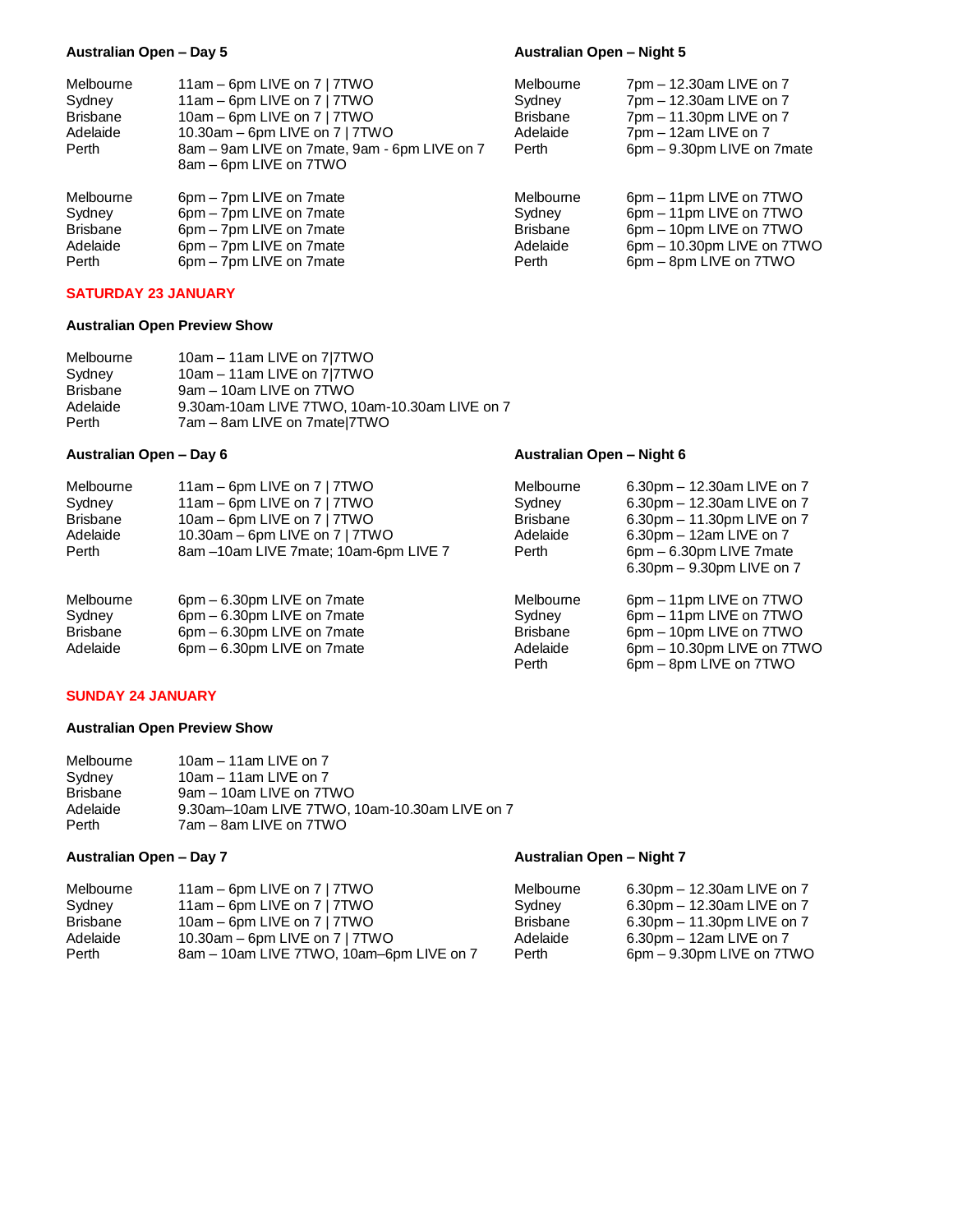| Melbourne       | 9am – 10.30am on 7                 | Melbourne       | 10.30am - 11am LIVE on 7  |
|-----------------|------------------------------------|-----------------|---------------------------|
| Sydney          | $9$ am $-10.30$ am on 7            | Sydney          | 10.30am - 11am LIVE on 7  |
| <b>Brisbane</b> | 8am -9am 7TWO, 9am-9.30am on 7     | <b>Brisbane</b> | 9.30am – 10am LIVE on 7   |
| Adelaide        | 8.30am -9am on 7TWO, 9am-10am on 7 | Adelaide        | 10am – 10.30am LIVE on 7  |
| Perth           | $6$ am $-7.30$ am on $7TWO$        | Perth           | 7.30am – 8am LIVE on 7TWO |

| Melbourne<br>Sydney | 11am $-$ 6pm LIVE on 7<br>$11am - 6pm$ LIVE on 7 | Melbourne<br>Sydney | 7pm – 12.30am LIVE on 7<br>7pm - 12.30am LIVE on 7 |
|---------------------|--------------------------------------------------|---------------------|----------------------------------------------------|
| <b>Brisbane</b>     | 10am - 6pm LIVE on 7                             | <b>Brisbane</b>     | 7pm - 11.30pm LIVE on 7                            |
| Adelaide            | 10.30am $-$ 6pm LIVE on 7                        | Adelaide            | $7$ pm $-12$ am LIVE on $7$                        |
| Perth               | 8am - 9am LIVE 7TWO, 9am - 6pm LIVE 7            | Perth               | 6pm - 9.30pm LIVE on 7TWO                          |
| Melbourne           | 6pm - 7pm LIVE on 7TWO                           |                     |                                                    |
| Sydney              | 6pm - 7pm LIVE on 7TWO                           |                     |                                                    |
| <b>Brisbane</b>     | 6pm - 7pm LIVE on 7TWO                           |                     |                                                    |
| Adelaide            | 6pm - 7pm LIVE on 7TWO                           |                     |                                                    |

### **TUESDAY 26 JANUARY**

| Melbourne       | 9am – 10am on 7TWO, 10am-10.30am on 7 | Melbourne       | 10.30am - 11am LIVE on 7  |
|-----------------|---------------------------------------|-----------------|---------------------------|
| Sydney          | 9am – 10am on 7TWO, 10am-10.30am on 7 | Sydney          | 10.30am - 11am LIVE on 7  |
| <b>Brisbane</b> | 8am – 9.30am on 7TWO                  | <b>Brisbane</b> | 9.30am – 10am LIVE on 7   |
| Adelaide        | 8.30am -10am on 7TWO                  | Adelaide        | 10am – 10.30am LIVE on 7  |
| Perth           | $6$ am $-7.30$ am on $7TWO$           | Perth           | 7.30am – 8am LIVE on 7TWO |

| Melbourne       | 11am $-$ 6pm LIVE on 7                | Melbourne       | 7pm – 12.30am LIVE on 7     |
|-----------------|---------------------------------------|-----------------|-----------------------------|
| Sydney          | $11am - 6pm$ LIVE on 7                | Sydney          | 7pm – 12.30am LIVE on 7     |
| <b>Brisbane</b> | 10am – 6pm LIVE on $7$                | <b>Brisbane</b> | 7pm – 11.30pm LIVE on 7     |
| Adelaide        | 10.30am $-$ 6pm LIVE on 7             | Adelaide        | $7$ pm $-12$ am LIVE on $7$ |
| Perth           | 8am - 9am LIVE 7TWO, 9am - 6pm LIVE 7 | Perth           | 6pm – 9.30pm LIVE on 7TWO   |
| Melbourne       | 6pm - 7pm LIVE on 7TWO                |                 |                             |
| Sydney          | 6pm - 7pm LIVE on 7TWO                |                 |                             |

| <b>Brisbane</b> | 6pm - 7pm LIVE on 7TWO |
|-----------------|------------------------|
| Adelaide        | 6pm - 7pm LIVE on 7TWO |

### **WEDNESDAY 27 JANUARY**

| Melbourne       | 9am – 10.30am on 7                 | Melbourne | 10.30am - 11am LIVE on 7  |
|-----------------|------------------------------------|-----------|---------------------------|
| Sydney          | $9$ am $-10.30$ am on 7            | Sydney    | 10.30am - 11am LIVE on 7  |
| <b>Brisbane</b> | 8am -9am on 7TWO, 9am-9.30am on 7  | Brisbane  | 9.30am – 10am LIVE on 7   |
| Adelaide        | 8.30am -9am on 7TWO, 9am-10am on 7 | Adelaide  | 10am – 10.30am LIVE on 7  |
| Perth           | $6$ am $-7.30$ am on $7TWO$        | Perth     | 7.30am – 8am LIVE on 7TWO |

| Melbourne                                          | 11am $-$ 6pm LIVE on 7                                                                               | Melbourne       | 7pm – 12.30am LIVE on 7   |
|----------------------------------------------------|------------------------------------------------------------------------------------------------------|-----------------|---------------------------|
| Sydney                                             | 11am $-$ 6pm LIVE on 7                                                                               | Sydney          | 7pm - 12.30am LIVE on 7   |
| <b>Brisbane</b>                                    | 10am - 6pm LIVE on 7                                                                                 | <b>Brisbane</b> | 7pm - 11.30pm LIVE on 7   |
| Adelaide                                           | 10.30am - 6pm LIVE on 7                                                                              | Adelaide        | 7pm – 12am LIVE on 7      |
| Perth                                              | 8am - 9am LIVE 7TWO, 9am - 6pm LIVE 7                                                                | Perth           | 6pm - 9.30pm LIVE on 7TWO |
| Melbourne<br>Sydney<br><b>Brisbane</b><br>Adelaide | 6pm - 7pm LIVE on 7TWO<br>6pm - 7pm LIVE on 7TWO<br>6pm - 7pm LIVE on 7TWO<br>6pm - 7pm LIVE on 7TWO |                 |                           |

#### Australian Open – Highlights **Australian Open Preview Show Australian Open Preview Show**

| Melbourne       | 10.30am - 11am LIVE on 7  |
|-----------------|---------------------------|
| Sydney          | 10.30am - 11am LIVE on 7  |
| <b>Brisbane</b> | 9.30am - 10am LIVE on 7   |
| Adelaide        | 10am - 10.30am LIVE on 7  |
| Perth           | 7.30am - 8am LIVE on 7TWO |
|                 |                           |

### Australian Open – Day 8 **Australian Open – Night 8**

| <i><b>Aelbourne</b></i> | 7pm – 12.30am LIVE on 7   |
|-------------------------|---------------------------|
| Sydney                  | 7pm - 12.30am LIVE on 7   |
| 3risbane                | 7pm - 11.30pm LIVE on 7   |
| Adelaide                | 7pm - 12am LIVE on 7      |
| Perth                   | 6pm - 9.30pm LIVE on 7TWO |
|                         |                           |

#### Australian Open – Highlights **Australian Open Preview Show Australian Open Preview Show**

| Melbourne       | 10.30am - 11am LIVE on 7  |
|-----------------|---------------------------|
| Sydney          | 10.30am - 11am LIVE on 7  |
| <b>Brisbane</b> | 9.30am - 10am LIVE on 7   |
| Adelaide        | 10am - 10.30am LIVE on 7  |
| Perth           | 7.30am - 8am LIVE on 7TWO |
|                 |                           |

### **Australian Open – Day 9 Australian Open – Night 9**

| Melbourne       | 7pm - 12.30am LIVE on 7   |
|-----------------|---------------------------|
| Sydney          | 7pm - 12.30am LIVE on 7   |
| <b>Brisbane</b> | 7pm - 11.30pm LIVE on 7   |
| Adelaide        | 7pm - 12am LIVE on 7      |
| Perth           | 6pm - 9.30pm LIVE on 7TWO |
|                 |                           |

#### Australian Open – Highlights **Australian Open Preview Show Australian Open Preview Show**

| Melbourne       | 10.30am - 11am LIVE on 7  |
|-----------------|---------------------------|
| Sydney          | 10.30am - 11am LIVE on 7  |
| <b>Brisbane</b> | 9.30am - 10am LIVE on 7   |
| Adelaide        | 10am - 10.30am LIVE on 7  |
| Perth           | 7.30am - 8am LIVE on 7TWO |

#### **Australian Open – Day 10 Australian Open – Night 10**

| Melbourne | 7pm - 12.30am LIVE on 7   |
|-----------|---------------------------|
| Svdnev    | 7pm - 12.30am LIVE on 7   |
| Brisbane  | 7pm - 11.30pm LIVE on 7   |
| Adelaide  | 7pm - 12am LIVE on 7      |
| Perth     | 6pm - 9.30pm LIVE on 7TWO |